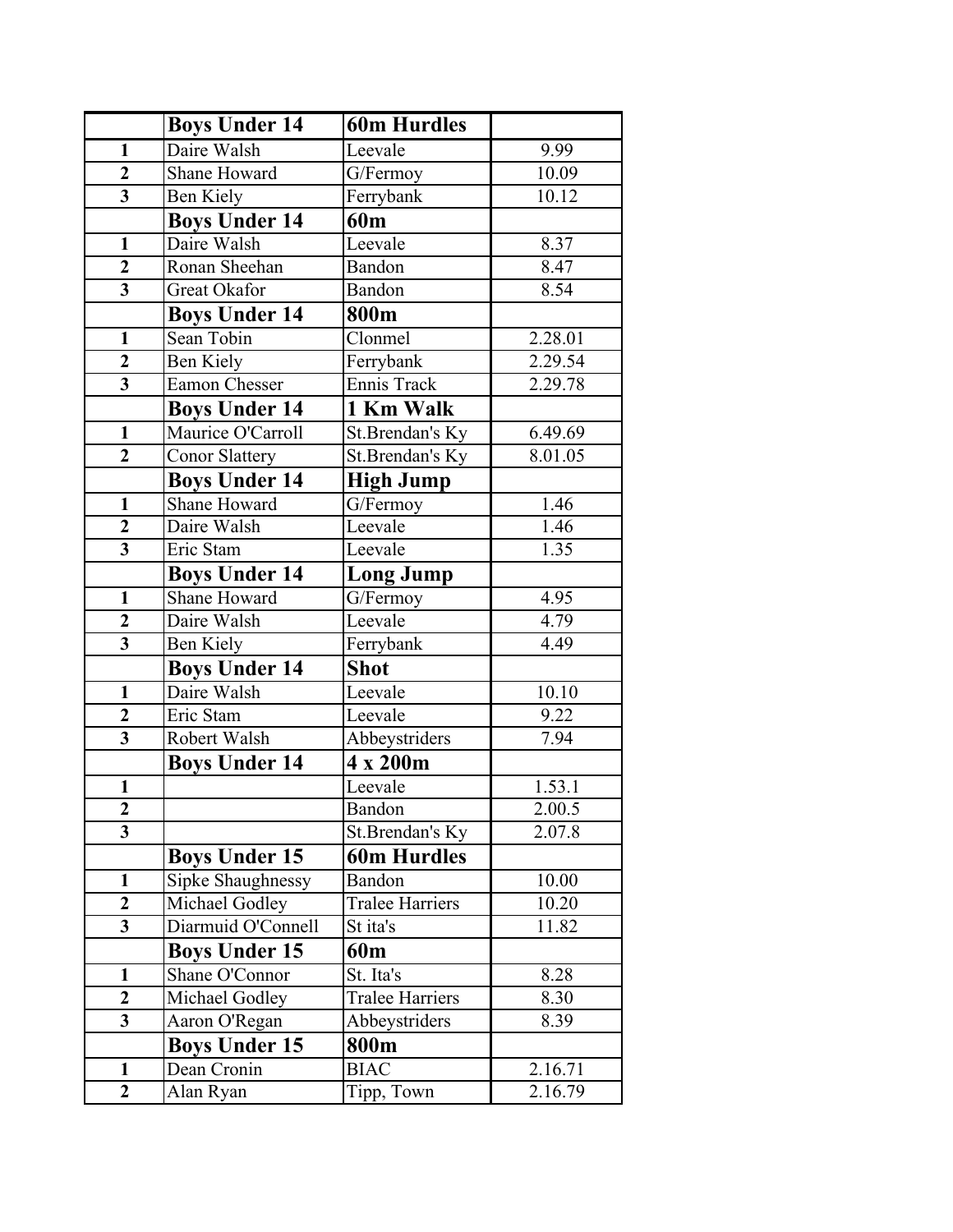| $\overline{\mathbf{3}}$ | Aidan Kearney                           | Ennis Track            | 2.21.45 |
|-------------------------|-----------------------------------------|------------------------|---------|
|                         | <b>Boys Under 15</b>                    | 1 Km Walk              |         |
| $\mathbf{1}$            | Eoin O'Muircheartaigh Lios Tuathail     |                        | 5.49.86 |
| $\overline{2}$          | Mark Dineen                             | St.Brendan's Ky        | 6.39.86 |
|                         | <b>Boys Under 15</b>                    | <b>High Jump</b>       |         |
| $\mathbf{1}$            | Shane O'Dwyer                           | C.on-Suir              | 1.57    |
| $\overline{2}$          | Declan Rogers                           | Tipp, Town             | 1.50    |
| $\overline{\mathbf{3}}$ | Michael Godley                          | <b>Tralee Harriers</b> | 1.50    |
| $\overline{\mathbf{3}}$ | Diarmuid O'Connell                      | St. Ita's              | 1.50    |
|                         | <b>Boys Under 15</b>                    | <b>Long Jump</b>       |         |
| $\mathbf{1}$            | Sipke Shaughnessy                       | Bandon                 | 5.27    |
| $\boldsymbol{2}$        | Michael Godley                          | <b>Tralee Harriers</b> | 4.94    |
| $\overline{\mathbf{3}}$ | Shane O'Dwyer                           | C.on-Suir              | 4.90    |
|                         | <b>Boys Under 15</b>                    | <b>Shot</b>            |         |
| $\mathbf{1}$            | Jason Mullins                           | Clonmel                | 12.17   |
| $\mathbf{2}$            | Patrick McSweeney                       | Bandon                 | 10.98   |
| $\overline{\mathbf{3}}$ | <b>Patrick Brislane</b>                 | St. Ita's              | 9.29    |
|                         | <b>Boys Under 15</b>                    | 4 x 200m               |         |
| $\mathbf{1}$            |                                         | St. Ita's              | 1.52.7  |
| $\overline{2}$          |                                         | Bandon                 | 1.55.5  |
| $\overline{\mathbf{3}}$ |                                         | Ferrybank              | 2.02.3  |
|                         |                                         |                        |         |
|                         | <b>Boys Under 16</b>                    | <b>60m Hurdles</b>     |         |
| $\mathbf{1}$            | Patrick Maher                           | Ind.                   | 8.97    |
| $\boldsymbol{2}$        | Edmond O'Halloran                       | Leevale                | 9.14    |
| $\overline{\mathbf{3}}$ | <b>Stephen Murphy</b>                   | Ferrybank              | 9.42    |
|                         | <b>Boys Under 16</b>                    | 60 <sub>m</sub>        |         |
| $\mathbf{1}$            | <b>Patrick Maher</b>                    | Ind.                   | 7.72    |
| $\overline{2}$          | Nathan Jege                             | Dooneen                | 7.76    |
| $\overline{\mathbf{3}}$ | Ryan O'Neill                            | Abbeystriders          | 7.89    |
|                         | <b>Boys Under 16</b>                    | 200 <sub>m</sub>       |         |
| 1                       | <b>Stephen Murphy</b>                   | Ferrybank              | 25.32   |
| $\overline{2}$          | Padraig Whelan                          | Lios Tuathail          | 25.34   |
| $\overline{\mathbf{3}}$ | Patrick Maher                           | Ind.                   | 25.41   |
|                         | <b>Boys Under 16</b>                    | 800m                   |         |
| 1                       | Shane Quinn                             | Ferrybank              | 2.04.85 |
| $\overline{2}$          | Michael O'Sullivan                      | W/Muskerry             | 2.07.23 |
| $\overline{\mathbf{3}}$ | Liam Markham                            | St. Mary's Cl          | 2.09.78 |
|                         | <b>Boys Under 16</b>                    | 1500m                  |         |
| $\mathbf{1}$            | Liam Markham                            | St. Mary's Cl          | 4.34.86 |
| $\mathbf{2}$            | Michael O'Sullivan                      | W/Muskerry             | 4.35.87 |
| $\overline{\mathbf{3}}$ | Cathal O'Connor<br><b>Boys Under 16</b> | Dooneen                | 4.37.69 |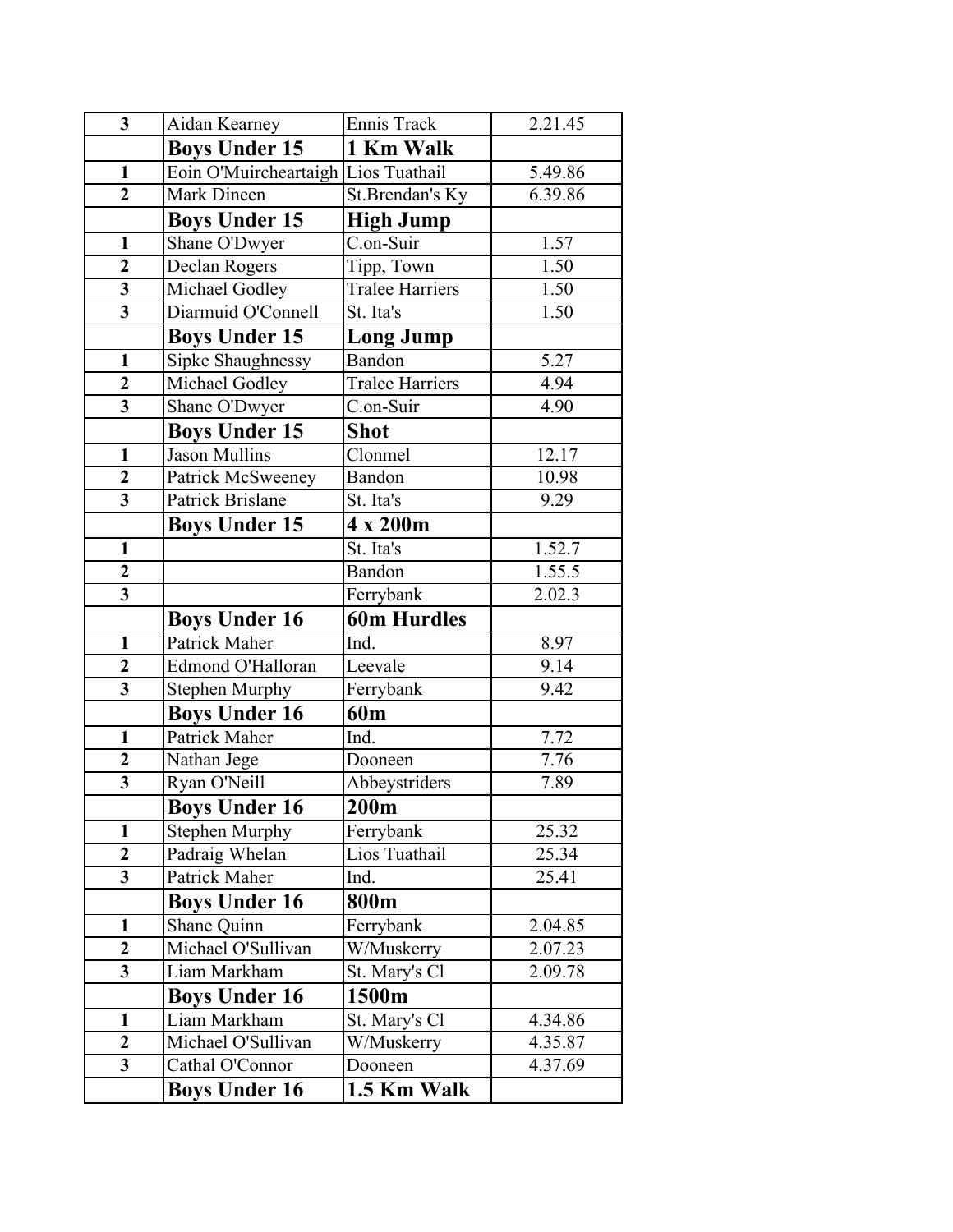| $\mathbf{1}$            | Shane O'Loughlin           | Kilnaboy           | 7.51.76 |
|-------------------------|----------------------------|--------------------|---------|
| $\boldsymbol{2}$        | Gearoid Sheehy             | Bilboa             | 8.81.59 |
| $\overline{\mathbf{3}}$ | Gavin Crowley              | Gneeveguilla       | 9.41.13 |
|                         | <b>Boys Under 16</b>       | <b>High Jump</b>   |         |
| $\mathbf{1}$            | Andrew Heffernan           | Ferrybank          | 1.69    |
| $\overline{2}$          | Patrick Maher              | Ind.               | 1.68    |
| $\overline{\mathbf{3}}$ | Thomas Barr                | Ferrybank          | 1.60    |
|                         | <b>Boys Under 16</b>       | <b>Long Jump</b>   |         |
| $\mathbf{1}$            | David Roberts              | C.on-Suir          | 5.57    |
| $\overline{2}$          | Patrick Maher              | Ind.               | 5.53    |
| $\overline{\mathbf{3}}$ | <b>Stephen Murphy</b>      | Ferrybank          | 5.48    |
|                         | <b>Boys Under 16</b>       | <b>Shot</b>        |         |
| $\mathbf{1}$            | Andrew Heinsoo             | Ferrybank          | 11.48   |
| $\overline{2}$          | Diarmuid Hickey            | Riverstick-Kinsale | 11.22   |
| $\overline{\mathbf{3}}$ | Denis Hayes                | Farranfore M-V     | 10.97   |
|                         | <b>Boys Under 16</b>       | 4 x 200m           |         |
| $\mathbf{1}$            |                            | Lios Tuathail      | 1.44.4  |
| $\mathbf{2}$            |                            | C.on-Suir          | 1.45.8  |
| $\overline{\mathbf{3}}$ |                            | Dooneen            | 1.47.4  |
|                         | <b>Boys Under 17</b>       | <b>60m Hurdles</b> |         |
| $\mathbf{1}$            | <b>Christopher Murnane</b> | Leevale            | 9.12    |
| $\overline{2}$          | Keith Smith                | C.on-Suir          | 9.53    |
| $\overline{\mathbf{3}}$ | Niall Stanley              | Riverstick-Kinsale | 10.22   |
|                         | <b>Boys Under 17</b>       | 60 <sub>m</sub>    |         |
| $\mathbf{1}$            | Christopher Murnane        | Leevale            | 7.49    |
| $\overline{2}$          | Conal O'Callaghan          | Spa Muckross       | 7.51    |
| $\overline{\mathbf{3}}$ | <b>Timothy Harrington</b>  | <b>Bandon</b>      | 7.54    |
|                         | <b>Boys Under 17</b>       | 200m               |         |
| $\mathbf{1}$            | Paul Stack                 | Leevale            | 24.29   |
| $\overline{2}$          | Conal O'Callaghan          | Spa Muckross       | 24.36   |
| 3                       | Mark Fitzgerald            | Marian             | 24.62   |
|                         | <b>Boys Under 17</b>       | 800m               |         |
| 1                       | John Francis               | Ferrybank          | 2.08.73 |
| $\overline{2}$          | <b>Brian Power</b>         | Ferrybank          | 2.21.07 |
| $\overline{\mathbf{3}}$ | Brendan Lynch              | W/Muskerry         | 2.23.60 |
|                         | <b>Boys Under 17</b>       | 1500m              |         |
| 1                       | John Francis               | Ferrybank          | 4.19.64 |
| $\overline{2}$          | Ryan Creech                | Leevale            | 4.32.29 |
| $\overline{\mathbf{3}}$ | Vincent Mulumby            | Thurles Crokes     | 4.45.12 |
|                         | <b>Boys Under 17</b>       | 1.5 Km Walk        |         |
| $\mathbf{1}$            | Dean Looby                 | Clonmel            | 9.08.74 |
|                         | <b>Boys Under 17</b>       | <b>High Jump</b>   |         |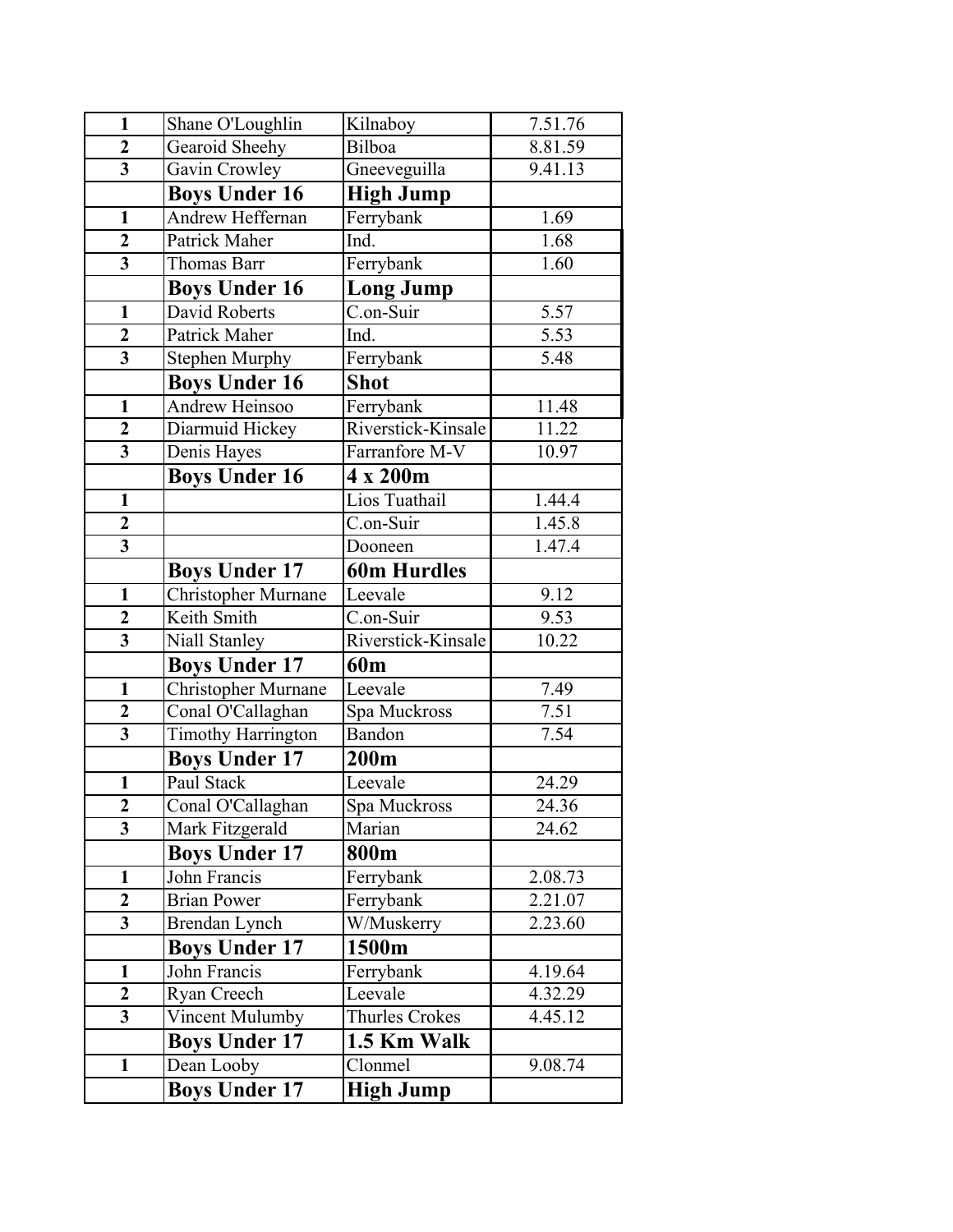| $\mathbf{1}$            | Andrew Kearney             | Tralee Harriers        | 1.70    |
|-------------------------|----------------------------|------------------------|---------|
| $\overline{2}$          | Darragh Kervick            | C.on Suir              | 1.60    |
| $\overline{\mathbf{3}}$ | Stephen O'Riordan          | Templemore             | 1.60    |
|                         | <b>Boys Under 17</b>       | <b>Long Jump</b>       |         |
| $\mathbf{1}$            | <b>Timothy Harrington</b>  | Bandon                 | 6.24    |
| $\mathbf{2}$            | Niall Stanley              | Riverstick-Kinsale     | 5.50    |
| $\overline{\mathbf{3}}$ | Keith Smith                | C.on-Suir              | 5.37    |
|                         | <b>Boys Under 17</b>       | Shot                   |         |
| $\mathbf{1}$            | Christopher Whelan         | <b>KCK</b>             | 10.67   |
| $\overline{2}$          | Robin Healy                | Limerick               | 10.36   |
| $\overline{\mathbf{3}}$ | Brian O'Hara               | Clonmel                | 9.78    |
|                         | <b>Boys Under 17</b>       | 4 x 200m               |         |
| $\mathbf{1}$            |                            | Leevale                | 1.41.4  |
| $\overline{2}$          |                            | C.on-Suir              | 1.45.3  |
| $\overline{\mathbf{3}}$ |                            | Ferrybank              | 1.46.7  |
|                         | <b>Boys Under 18</b>       | <b>60m Hurdles</b>     |         |
| $\mathbf{1}$            | Gavin Kennedy              | Ferrybank              | 9.50    |
| $\overline{2}$          | Alan Corcoran              | Ferrybank              | 9.66    |
|                         | <b>Boys Under 18</b>       | 60 <sub>m</sub>        |         |
| $\mathbf{1}$            | <b>Christopher Russell</b> | Ferrybank              | 7.27    |
| $\overline{2}$          | <b>Ben McGilton</b>        | <b>Tralee Harriers</b> | 7.32    |
| $\overline{\mathbf{3}}$ | Shane Conway               | Bandon                 | 7.48    |
|                         | <b>Boys Under 18</b>       | 200m                   |         |
| $\mathbf{1}$            | <b>Christopher Russell</b> | Ferrybank              | 22.94   |
| $\boldsymbol{2}$        | <b>Shane Conway</b>        | Bandon                 | 23.54   |
| $\overline{\mathbf{3}}$ | David Quilligan            | Leevale                | 23.89   |
|                         | <b>Boys Under 18</b>       | 400m                   |         |
| $\mathbf{1}$            | Finbarr Horgan             | Clonmel                | 52.06   |
| $\overline{2}$          | <b>Cathal Owens</b>        | Leevale                | 53.09   |
| 3                       | Billy Ryan                 | Ferrybank              | 54.32   |
|                         | <b>Boys Under 18</b>       | 800m                   |         |
| $\mathbf{1}$            | Keith Maher                | Thurles Crokes         | 2.03.18 |
| $\overline{2}$          | Finbarr Horgan             | Clonmel                | 2.03.80 |
| $\overline{\mathbf{3}}$ | David Tobin                | Thurles Crokes         | 2.07.47 |
|                         | <b>Boys Under 18</b>       | 1500m                  |         |
| $\mathbf{1}$            | Keith Maher                | Thurles Crokes         | 4.14.14 |
| $\mathbf{2}$            | David Tobin                | <b>Thurles Crokes</b>  | 4.24.12 |
| 3                       | Patrick Flynn              | Ferrybank              | 4.28.46 |
|                         | <b>Boys Under 18</b>       | 1.5 Km Walk            |         |
| $\mathbf{1}$            | Niall Prendeville          | Farranfore M-V         | 7.00.84 |
|                         | <b>Boys Under 18</b>       | <b>High Jump</b>       |         |
| $\mathbf{1}$            | Colin Mullins              | Clonmel                | 1.55    |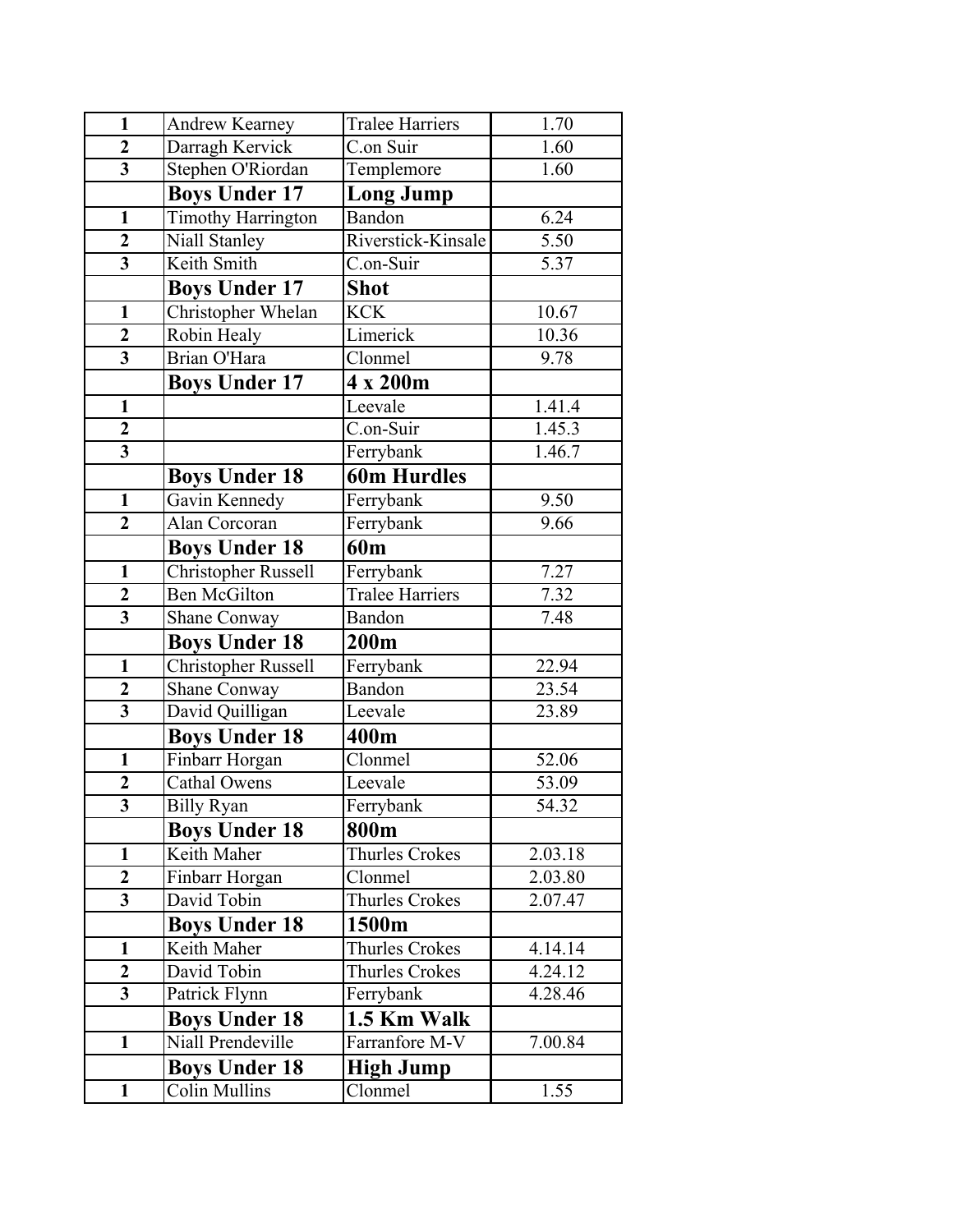|                         | <b>Boys Under 18</b> | <b>Long Jump</b>       |         |
|-------------------------|----------------------|------------------------|---------|
| $\mathbf{1}$            | David Quilligan      | Leevale                | 6.44    |
| $\overline{2}$          | Gavin Kennedy        | Ferrybank              | 5.58    |
| $\overline{\mathbf{3}}$ | <b>Philip Burns</b>  | Belgooly               | 5.66    |
|                         | <b>Boys Under 18</b> | <b>Triple Jump</b>     |         |
| $\mathbf{1}$            | <b>Colin Mullins</b> | Clonmel                | 10.34   |
|                         | <b>Boys Under 18</b> | <b>Shot</b>            |         |
| $\mathbf{1}$            | Daniel Clifford      | Farranfore M-V         | 14.51   |
| $\boldsymbol{2}$        | Shane Kennedy        | Ferrybank              | 12.85   |
| $\overline{\mathbf{3}}$ | Seamus Murphy        | Carrignavar            | 11.04   |
|                         | <b>Boys Under 18</b> | 4 x 200m               |         |
| $\mathbf{1}$            |                      | Leevale                | 1.35.9  |
| $\mathbf{2}$            |                      | Ferrybank              | 1.38.2  |
| $\overline{\mathbf{3}}$ |                      | Bandon                 | 1.41.4  |
|                         | <b>Boys Under 19</b> | <b>60m Hurdles</b>     |         |
| $\mathbf{1}$            | Brendan O'Connor     | Beara                  | 9.70    |
|                         | <b>Boys Under 19</b> | 60 <sub>m</sub>        |         |
| $\mathbf{1}$            | David Boyd           | <b>Tralee Harriers</b> | 7.42    |
| $\overline{2}$          | Ciaran Kenny         | <b>BIAC</b>            | 7.44    |
| $\overline{3}$          | Brendan O'Connor     | Beara                  | 7.52    |
|                         | <b>Boys Under 19</b> | 200m                   |         |
| $\mathbf{1}$            | Ciaran Kenny         | <b>BIAC</b>            | 23.87   |
| $\overline{2}$          | David Boyd           | <b>Tralee Harriers</b> | 24.33   |
| $\overline{\mathbf{3}}$ | Chris Spearman       | Bandon                 | 24.73   |
|                         | <b>Boys Under 19</b> | 400m                   |         |
| $\mathbf{1}$            | Ciaran Kenny         | <b>BIAC</b>            | 52.71   |
| $\boldsymbol{2}$        | Thomas O'Sullivan    | Leevale                | 54.32   |
| $\overline{\mathbf{3}}$ | Brendan O'Connor     | Beara                  | 68.38   |
|                         | <b>Boys Under 19</b> | 800m                   |         |
| $\mathbf{1}$            | Gavin Downey         | Ferrybank              | 2.05.96 |
| $\overline{2}$          | Ronan Duggan         | Bandon                 | 2.07.41 |
| $\overline{\mathbf{3}}$ | Niall Fitzgerald     | Ind.                   | 2.17.41 |
|                         | <b>Boys Under 19</b> | 1500m                  |         |
| $\mathbf{1}$            | Gavin Downey         | Ferrybank              | 4.13.84 |
| $\overline{2}$          | Ronan Duggan         | Bandon                 | 4.20.92 |
| $\overline{\mathbf{3}}$ | Ciaran Ryan          | Emerald                | 4.21.78 |
|                         | <b>Boys Under 19</b> | <b>High Jump</b>       |         |
| $\mathbf{1}$            | Ian Crowley          | Farranfore M-V         | 1.75    |
| $\overline{2}$          | Joseph Burns         | Gneeveguilla           | 1.60    |
| $\overline{\mathbf{3}}$ | Michael Kelliher     | <b>Tralee Harriers</b> | 1.55    |
|                         | <b>Boys Under 19</b> | <b>Long Jump</b>       |         |
| $\mathbf{1}$            | Niall Counihan       | Dooneen                | 6.39    |